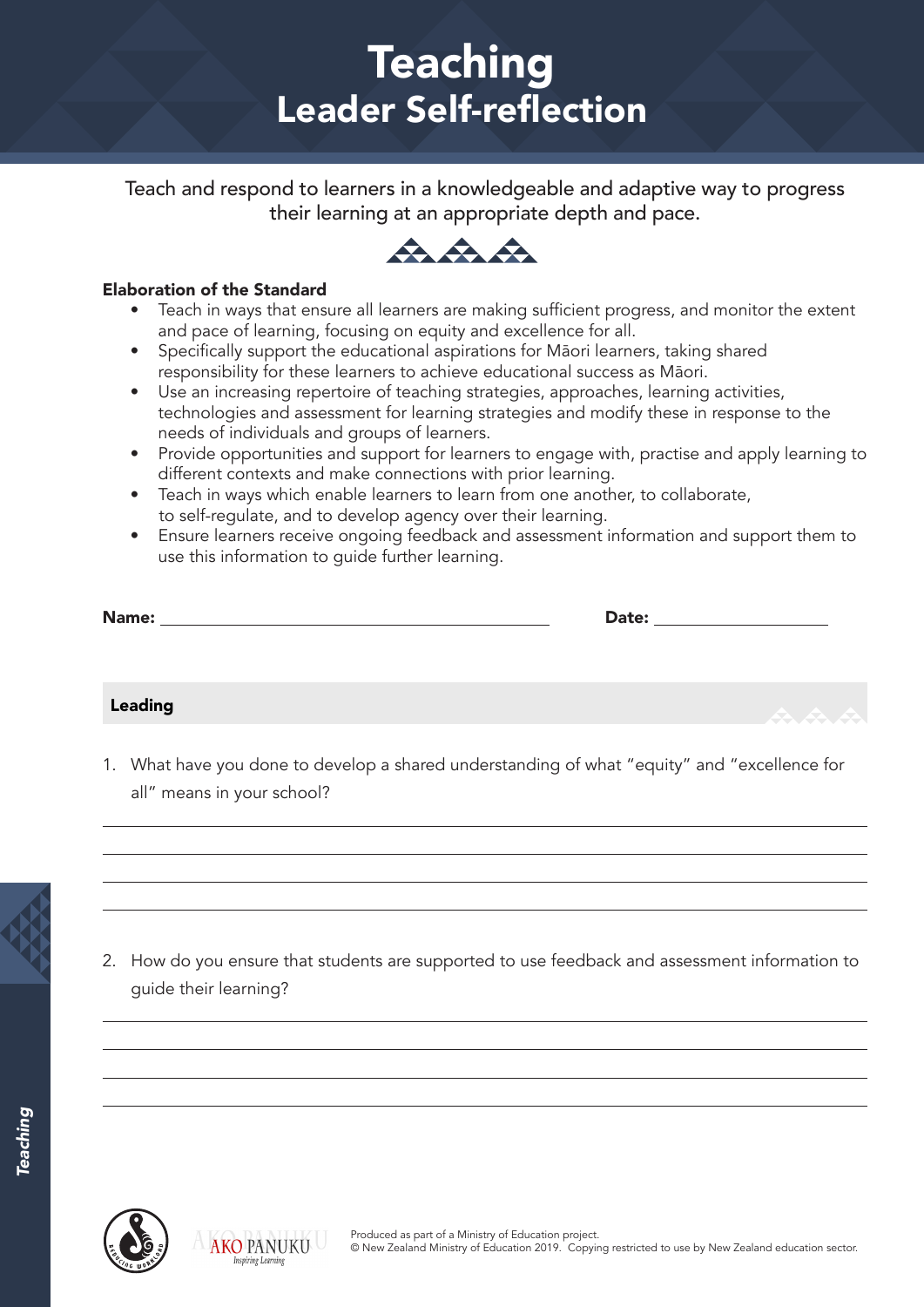



3. What do you do to ensure your teaching staff are able to support Māori learners to achieve educational success as Māori? How effective are your current practices?

#### Enabling

4. How do you encourage and support your staff to try new things to better support student progress?

#### Role Modelling

5. In what ways do you practice responsive and adaptive leadership to support your staff in their teaching?





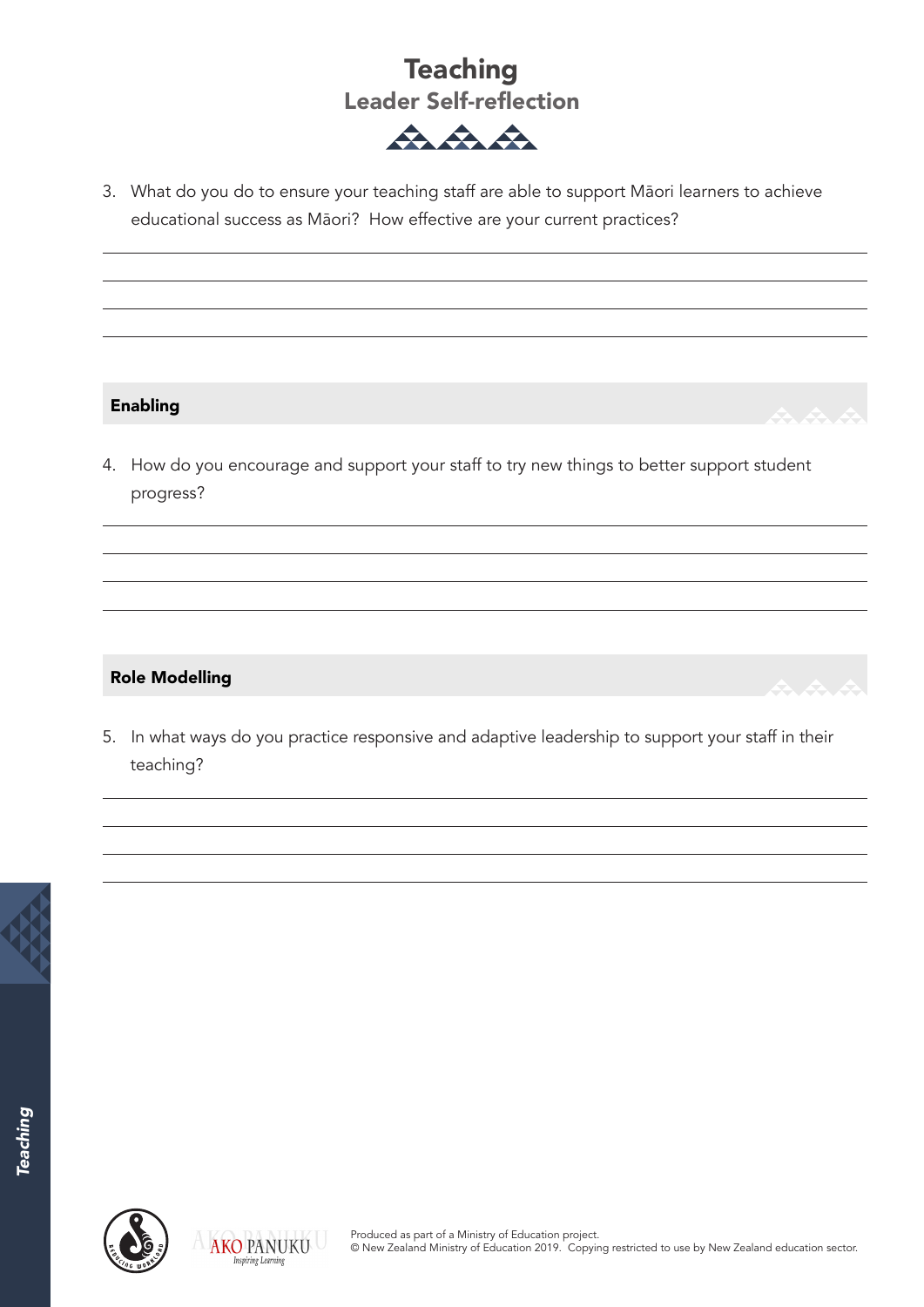## **Teaching** Leader Self-reflection



#### Next Steps

6. What would you like to improve about your leadership practice in order to strengthen the teaching and assessment practices in your school?

7. How could your school-wide systems and processes be improved to strengthen teaching and assessment across the school?





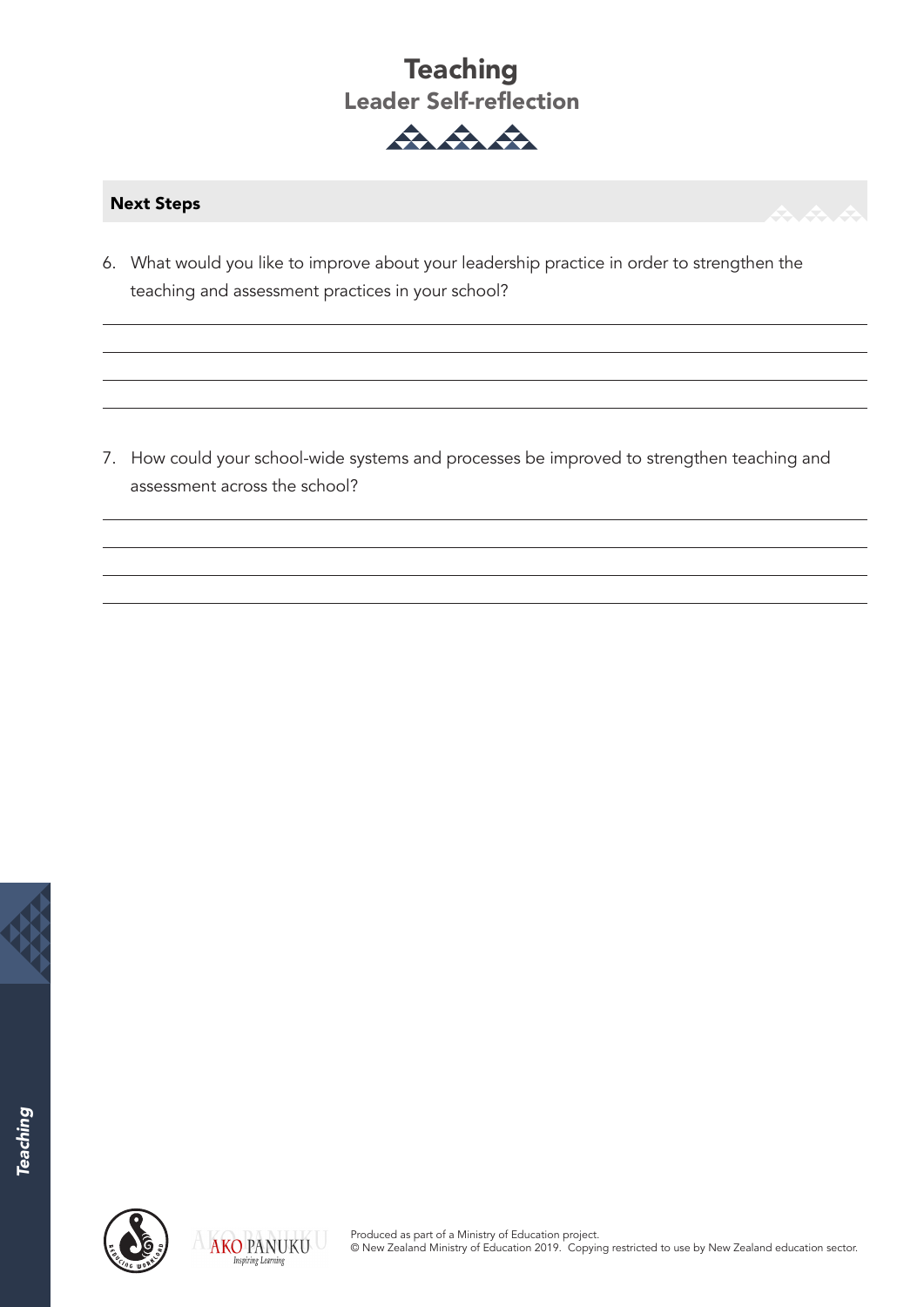# Te Whakaako Te Huritao Whaiaro a te Kaihautū

Me whakaako, me urupare ki ngā ākonga i runga o te matatau me te urutau kia neke whakamua ai te ako i te taumata me te kaha e tika ana mō ia ākonga.



#### Te Roanga atu o te Paerewa

- Me whakaako kia āhei ai te katoa o ngā ākonga ki te neke whakamua; ka mutu, me aroturuki te whānui me te rere o tā rātou ako, me te arotahi ki te whakaōritenga me te panekiretanga mō te katoa.
- Me mātua tautoko i ngā wawata mātauranga mō ngā ākonga Māori, me te kawe i te haepapatanga mō ēnei ākonga kia ekea te paetae angitu mātauranga e ngā ākonga Māori.
- Me whakamahi i te whānuitanga o ngā tūmomo rautaki, huarahi whakaako, wheako akoranga, ngā rautaki hangarau me ngā rautaki aromatawai mō te akoranga. Ka whakarerekē i ēnei i runga o te urupare ki ngā matea o te hunga takitahi me ngā rōpū ākonga.
- Me whakarato i te whai wāhi me te tautoko kia taea ai e ngā ākonga te whai, te whakamahi me te whakahāngai i ngā akoranga hou ki ngā horopaki rerekē, ā, me te kite i te whai pānga o ēnei ki ngā akoranga o mua.
- Me whakaako kia āhei ai ngā ākonga ki te ako mai i a rātou anō, kia taea ai e rātou te mahi ngātahi, te whakarite i a rātou anō, ā, me te whakawhanake i te haepapatanga mō ā rātou mahi akoranga.
- Me mōhio ka whakawhiwhia ngā ākonga, i ia te wā, ki ngā whakahoki kōrero me ngā pārongo aromatawai me te tautoko i a rātou ki te whakamahi i ēnei mōhiotanga hei ārahi i ngā akoranga o muri iho.

| Tō Ingoa: | Te Rā: |
|-----------|--------|
|           |        |

#### Te Hautū, te Ārahi

1. He aha ngā mahi kua mahia e koe e kotahi ai te māramatanga o te katoa ki te tikanga o te "whakaōritenga" me te "panikiretanga mō te katoa" i tō kura?



*Te Whakaako*

e Whakaako

2. Ka pēhea tō whai kia mātua tautokona ngā ākonga ki te whakamahi i ngā whakahokinga kōrero me ngā pārongo aromatawai hei ārahi i ā rātou akoranga?



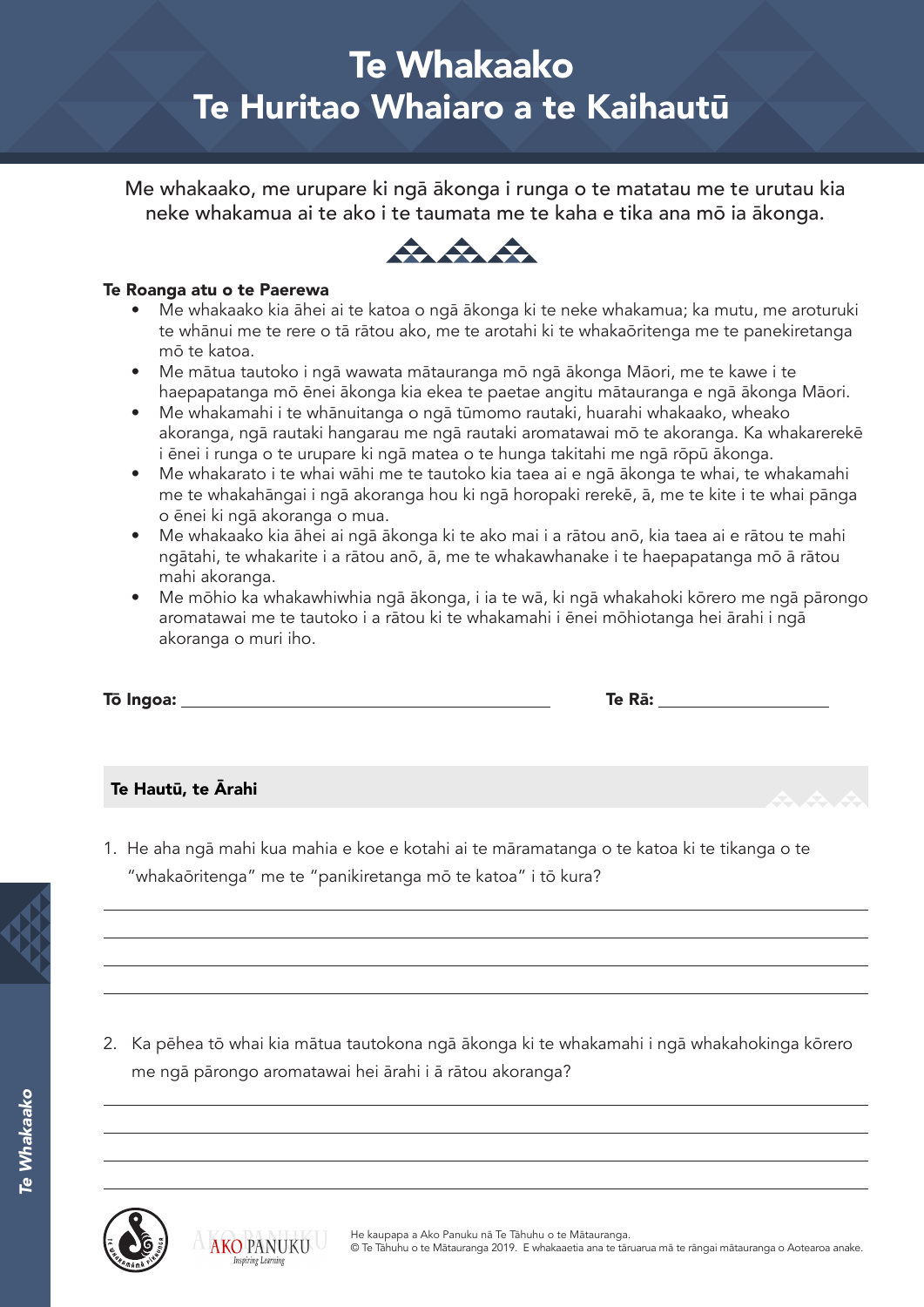### Te Whakaako Te Huritao Whaiaro a te Kaihautū



3. Ka pēhea tō whai kia mātua tautoko ō kaiako i ngā ākonga Māori kia eke ai rātou i ngā taumata mātauranga i runga anō i tā rātou tū Māori? Kei te pēhea nei te whaihua o ō kawenga i tēnei wā?

#### Te Tautāwhi

4. Ka pēhea tō tautoko i ō kaiako kia whakamātau ai rātou i ngā mea hou tērā ka whakapakari i ā rātou kawenga whakaako, aromatawai?

#### Te Tū hei Tauira

5. Ka pēhea tō hāpai i ngā āhuatanga urupare, urutau i roto i ō mahi hautū hei tautoko i ō kaiako i roto i ā rātou mahi whakaako?



#### Ngā Kokenga ki Tua

6. He aha ngā āhuatanga o ō mahi hautū e pīrangi ana koe ki te whakapai ake, kia pakari ake ai ngā kawenga whakaako, aromatawai i tō kura?